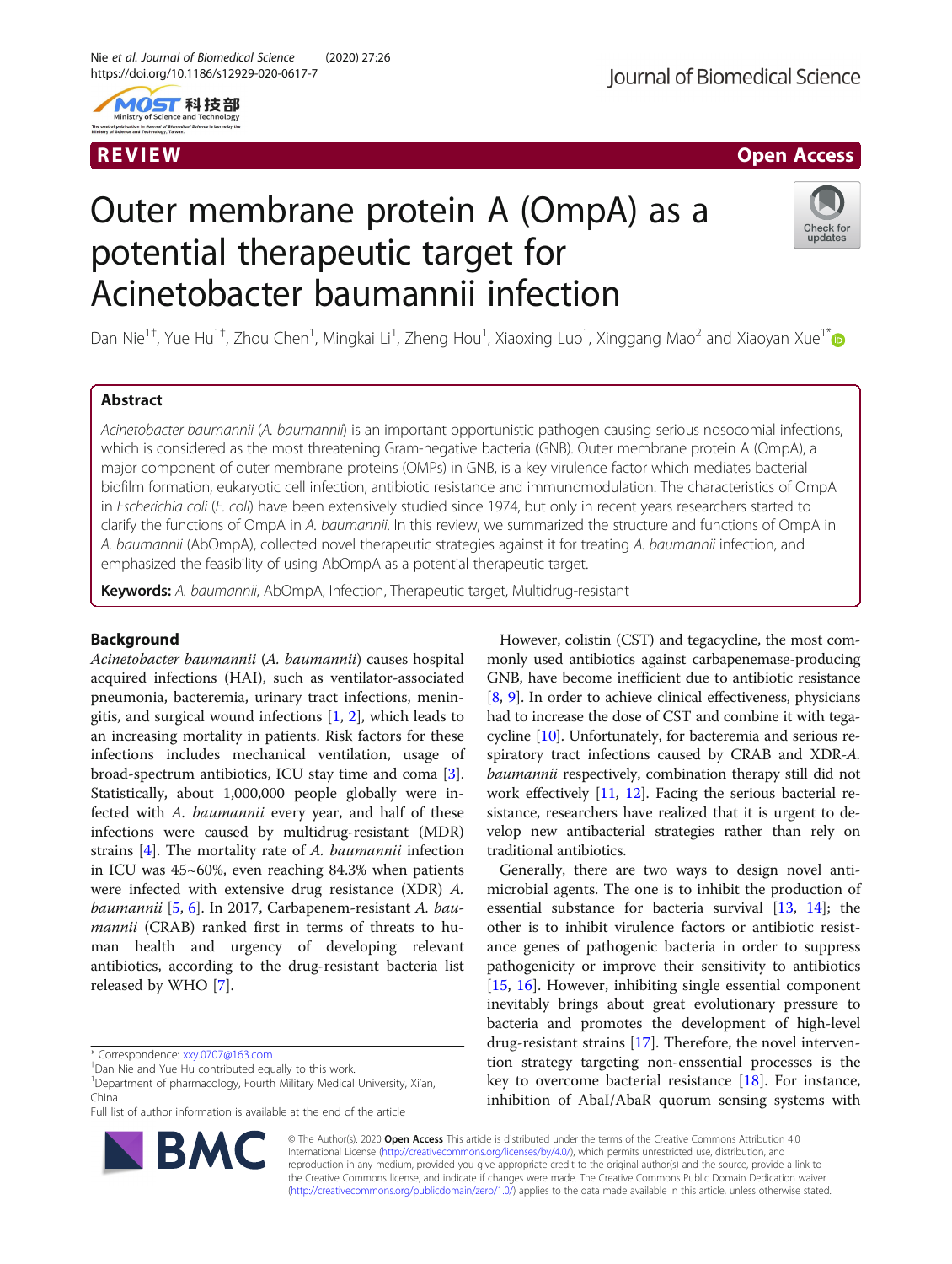natural or synthetic inhibitor agent blocks the communication among bacteria and inhibits biofilms' formation [[19\]](#page-6-0). As a class of important virulence factors in bacteria, outer membrane proteins (OMPs) have attracted much more attention.

OMPs are a class of unique integral membrane proteins anchored in OM, whose β-barrel structures were formed by 8 to 26 strands. There are large, extend loops between the strands on the extracellular side and short loops on the periplasmic side. These characteristics give OMPs high stability in membrane and capability of fighting against extremely harsh environments [\[20](#page-6-0)]. Although different OMPs possess different sequences and functions, they share similar structure and biological properties [[21\]](#page-6-0). OMPs of bacteria consist of even number strands, and importantly the function and stand shear number depend on their sequences. For example, as virulence related proteins, complement-binding protein OmpX in E.coli [[22\]](#page-6-0) and fibronectin- and heparin-binding protein Ail in Yersinia pestis [[23\]](#page-6-0) share comparable similar structure, but their sequence identity was lower than 45%. The diversity of OMPs sequence occurs at N terminal substantially more than C terminal, and the conserved β signal controls folding and correct assembly of OMPs [\[24\]](#page-6-0).

However, up to now, the types of OMPs in A. baumannii have not been identified clearly, and only a few scattered reports were available, mainly including BamA, LptD, Omp33–36, OmpW. CarO and OprD. BamA itself as an OMP automatically can insert into OM and is responsible for the assemble of other OMPs [\[25](#page-6-0)]; LptD mediates the transportation of LPS to outer membrane (OM), loss of which can cause the accumulation of intermediates and fault location of LPS, and eventually lead to the disruption of bacterial membrane integrity [[26\]](#page-6-0); Omp33–36 is a channel for the passage of water, which can induce apoptosis of host cells by activating caspase and regulate autophagy [\[27](#page-6-0)]; OmpW is a kind of hydrophobic porin existing in OM and cytoplasm, and plays an important role in modulating homeostasis of iron ion in bacteria [\[28](#page-6-0)]; CarO and OprD are related with resistance of carbapenem [\[29\]](#page-6-0).

Among those OMPs of A. baumannii, OmpA is the most deeply studied virulence factor which plays key roles in regulating the adhesion, aggressiveness, and biofilm formation of A. baumannii and immune response of host. Overproduction of OmpA is an independent risk factor for the mortality rate of nosocomial pneumonia and bacteremia caused by A. baumannii  $[30]$  $[30]$ . Furthermore, the expression level of OmpA measured by qRT-PCR can be used as a rapid diagnostic index for antibiotic-resistant A. baumannii, by which the results are highly consistent with those through traditional MIC analysis [\[31\]](#page-6-0).

This review overviewed the structure, function, and pathogenesis of AbOmpA, summarized therapeutic strategies targeting AbOmpA, and highlighted why AbOmpA is a potential target for the treatment of A. baumannii.

# OmpA structure and function

OmpA was first identified as a heat-modifiable protein in Escherichia coli (E. coli) in 1974 [\[32\]](#page-6-0) and originally purified in 1977. Its molecular mass ranges from 28 kDa to 36 kDa [\[33\]](#page-6-0). OmpA family is a group of surface-exposed, porin proteins with high-copy number in Omps of GNB. N-terminal domain of OmpA is an antiparallel β-barrel structure consisting of eight transmembrane strands so as to be embedded in the outer membrane. The eight strands are connected by four long loops on the surface of outer membrane and three short turns in periplasmic domain forming globular C-terminal [\[34\]](#page-6-0). Even in a specific bacterial strain, the amino acid sequences of OmpA are various among multiple subclasses [\[35](#page-6-0)].

In recent years, with clarifying the native structure of AbOmpA, researchers have found that the amino acids of AbOmpA from a variety of clinical isolates are highly conserved (> 89%), while they are not homologous to human proteome [[36\]](#page-6-0). By comparing various OmpA-like proteins, the two conservative amino acids, R286 and Asp271, which are located in C-terminal domain of OmpA, were identified. Both amino acids non-covalently bind to diaminopimelate amino acid (DAP), a component of peptidoglycan (PGN) [[37](#page-6-0), [38\]](#page-6-0). This interaction suggests that OmpA plays a key role in maintaining bacterial surface integrity. Generally, in GNB species, OmpA stabilize their structure by self-dimerization, which prevents the bending connections between βbarrel structure and periplasmic from being lysed [[39](#page-6-0)].

# AbOmpA is essential for A.baumannii to adhere to and invade epithelial cells

A. baumannii is capable of entering and persisting inside host cells. Firstly, it adheres to host cells, then invades and translocates into nucleus. After killing host cells, it disseminates in bloodstream and tissues [[40](#page-6-0)]. AbOmpA mediates the adhesion and invasion of A.baumannii to epithelial cells [[41](#page-6-0)](Fig. [1](#page-2-0)a, upper panel). Compared with wild-type bacteria, the isogenic AbOmpA-mutant strain is more difficult to invade host cells. Pre-incubation with recombinant AbOmpA (rAbOmpA) dramatically inhibits adhesion and invasion of highly invasive A. baumannii 05KA103 to epithelial cells. And in vivo, the pathogenesis is delayed by the mutation of AbOmpA, as evidence showed that less bacterial burden in blood of a murine pneumonia model [[42](#page-6-0)]. For the adhesion mechanism of OmpA, Smani et al. [[43](#page-6-0)] found that it was more easier for A. baumannii to attach the 96-well plates coated with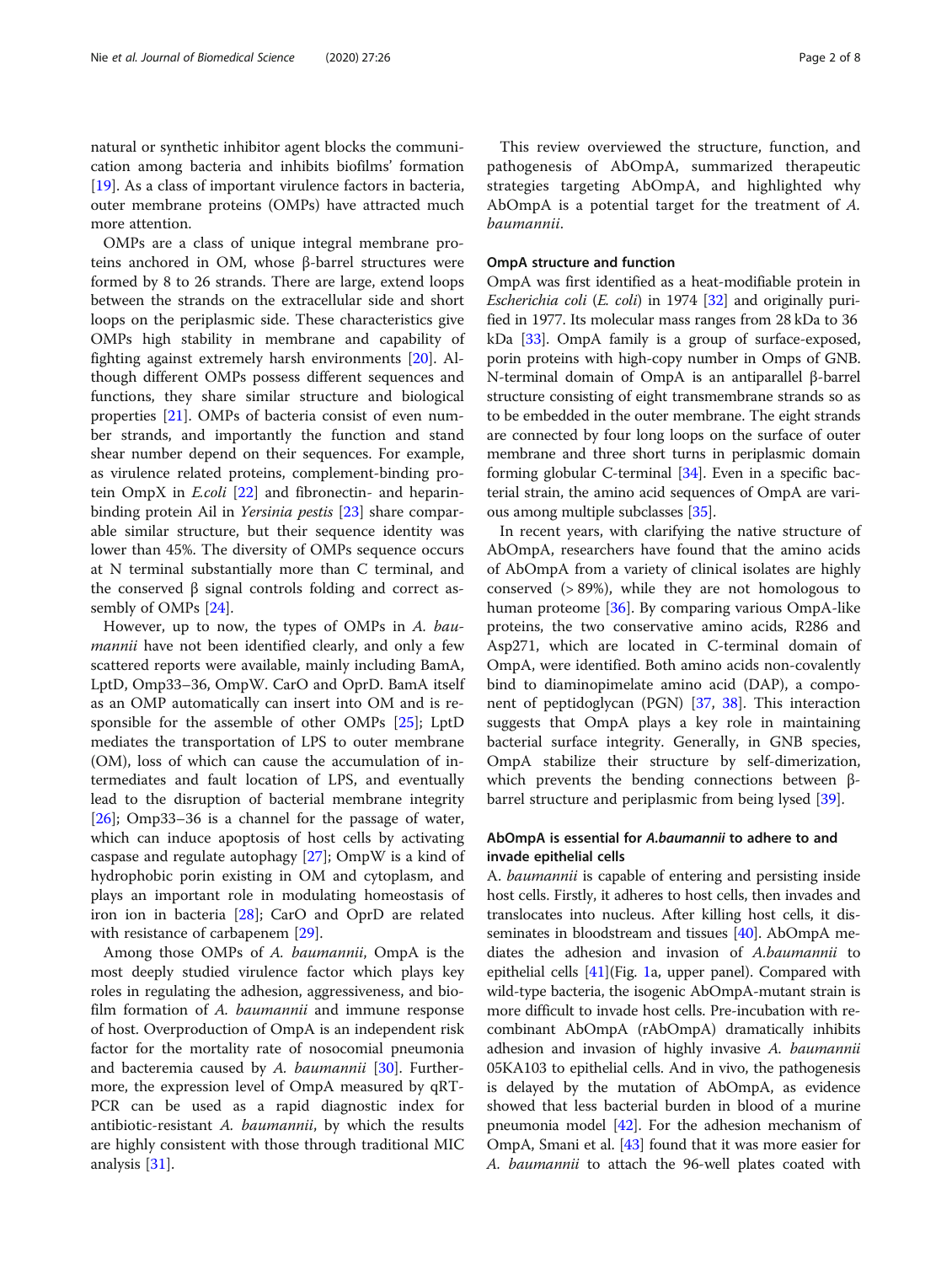<span id="page-2-0"></span>

fibronection than that coated with BSA, and they identified the protein binding with fibronection was OmpA, indicating that the binding of OmpA to firbronectin was the first step of the interaction between A. baumannii with host cells.

AbOmpA could directly cause host cells death if delivered to host cells via outer membrane vesicles (OMVs) [[44\]](#page-6-0). As shown in Fig. 1a, after entering host cells, AbOmpA can localize to mitochondria, leading to the release of molecules (such as cytochrome C, apoptosisinducing factor (AIF)) In early stage of A.baumannii infection, AIF degrades chromosome DNA and facilitates apoptosis of epithelial cells [[45,](#page-6-0) [46](#page-6-0)]. In addition, OmpA can also translocate to nucleus of host cells depending on its monopartite nuclear localization signal (NLS)-

"KTKEGRAMNRR", which located between residues 320 and 330 of OmpA. This subcellular targeting of rAbOmpA can induce the apoptosis of host cells, but the specific underlying mechanism is not clear [\[46](#page-6-0)]. rAbOmpA purified from A.baumannii ATCC19606 at the concentration of 6 μg/mL is sufficient to exert cytotoxicity to human laryngeal epithelial HEp-2 cells [\[45](#page-6-0)]. AbOmpA promotes A. *baumannii* to adherent to and invade host cells, leading to their death by localizing in mitochondria and nucleus, but whether AbOmpA works in other organelles remains to be explored.

# AbOmpA stimulates innate immune response

AbOmpA also influences host immune system. Although AbOmpA treatment does not influence the expression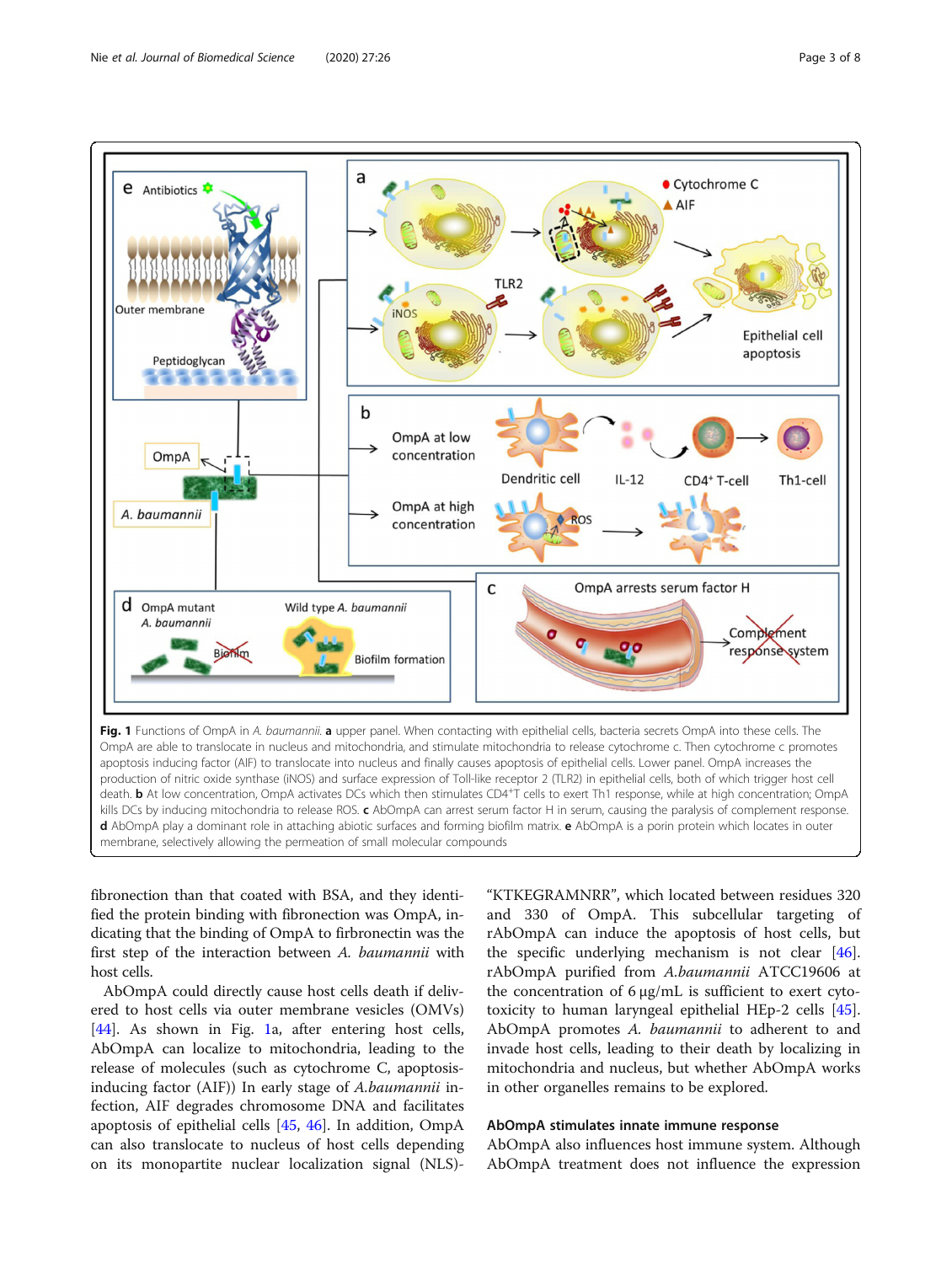level of pro-inflammatory cytokines or chemokine, it increases the production of nitric oxide synthase (iNOS) and surface expression of Toll-like receptor 2 (TLR2) in HEp-2 cells [[47\]](#page-6-0)(Fig. [1](#page-2-0)a, lower panel). Both of them are important in host-defense mechanism. Nitric oxide (NO) exerts bacteriostatic and bactericidal functions in pulmonary infection [[48](#page-6-0)], and this oxidative stress provides another causal factor to cell death. And TLRs recognizes pathogen-associated molecular patterns (PAMPs) and triggers immune response [\[49,](#page-6-0) [50\]](#page-6-0). The effects of AbOmpA on bone marrow-derived dendritic cells (DCs) are illustrated in Fig. [1](#page-2-0)b. AbOmpA at a concentration of 200 ng/mL activates DCs via TLR2, MAPK and NF-κB pathway, stimulating CD4<sup>+</sup>T cells towards a Th1 response [[51](#page-6-0), [52\]](#page-6-0). However, AbOmpA tends to kill DCs at high concentrations ( $\geq$ 3 μg/mL) by increasing the reactive oxygen species (ROS) from mitochondria [\[51,](#page-6-0) [53\]](#page-6-0). Inoculation with rAbOmpA could induce stype 2 immune response in mice, which damaged the balance between IL-4 and INF-c and led to the occurrence of infection [[54](#page-6-0)]. In addition, AbOmpA paralyzed the complement response system by arresting serum factor H [[55](#page-6-0), [56\]](#page-6-0) (Fig. [1](#page-2-0)c).

## AbOmpA induces biofilm formation

Biofilm enables A.baumannii to survive under hostile conditions [\[57\]](#page-7-0), mainly consisting of protein, extracellular DNA and polysaccharides. According to the statistics of National Institutes of Health and the Center for Disease and Prevention, 65–80% human infections were caused by biofilm-forming bacteria [[58](#page-7-0)]. Based on the multi-functional characteristics of biofilm formation, a series of genes associated with bacterial adhesion and biofilm formation were identified, such as AbOmpA, beta-lactamase PER-1 (blaPER-1) and biofilm-associated protein (Bap) [[59\]](#page-7-0). Indeed, the OmpA of A. baumannii ATCC19606 plays a dominant role in forming stable biofilm on plastic surface (Fig. [1d](#page-2-0)). AbOmpA mutant strains fail to form biofilm, while replenishment of AbOmpA allele efficiently restores the ability [[41](#page-6-0)].

# Permeation of small molecular antibiotics through AbOmpA

Porins are only β-barrel proteins that have been found in outer membrane of GNB. AbOmpA is the most abundant porin associated with drug resistance, epithelial cells attachment and biofilm formation [\[60](#page-7-0), [61](#page-7-0)]. Smani et al. first demonstrated the effect of AbOmpA on the phenotype of multi-resistant A. baumannii, and found that the depletion of OmpA gene decreased the MICs of chloramphenicol, aztreonam, and nalidixic by 8, 8 and 2.67 fold, respectively. This data suggested that OmpA may participate in extrusion of antibacterial compound from periplasmic region and couple with efflux systems in inner membrane [\[62\]](#page-7-0). The transmembrane transport

controlled by porins is an important way for delivering nutrients and small molecular hydrophilic antibacterial compound to bacteria [\[63](#page-7-0)]. Ramkumar et al. [[64\]](#page-7-0) found that AbOmpA selectively allowed the passage of small molecular antibiotics (Fig. [1](#page-2-0)e). For instance, ETX2514, the broad-spectrum β-lactamase inhibitor, penetrates through AbOmpA and enhances the antibacterial activity of sulbactam in an AbOmpA dependent way. In the future, clarifying AbOmpA crystal structure will reveal the relationship among preliminary structure of substrate, porin protein and permeation, providing more information for design of small molecular substrate [[64](#page-7-0)].

# Regulation of AbOmpA expression

Among GNB, the factors influencing OmpA expression are mostly characterized in *Escherichia coli*, such as nutrients, culture conditions, bacteriophage infection and metabolic enzymes [\[65](#page-7-0)]. However, the OmpA-regulating mechanisms of A. baumannii are still being explored. Although OmpA in GNB possess a similar two-part structure, amino acid sequences located on the outer surface of bacteria are various among different genus [\[35\]](#page-6-0). Besides learning from the studies of *E. coli*, we are supposed to explore characteristics of OmpA in A. baumannii. In recent years, it has been shown that AbOmpA is a stress-related outer membrane protein, the expression of which is affected by internal and external environment of bacteria [[66](#page-7-0)]. During studying the effects of temperature, dryness and nutrient deprivation on the long-term survival of sen-sitive strain ATCC19606 and clinical isolates, Bravo Z [[67](#page-7-0)] et al. found that adhesion and biofilm formation related genes, OmpA, bfmR and csuAB were all down-regulated in starved cells, leading to difficulties in forming biofilms and spreading of A. baumannii in blood [\[67\]](#page-7-0). Hfq protein, a host bacterial factor first discovered in E.coi, is indispensable for RNA synthesis of bacteriophage Qb, [\[68\]](#page-7-0), and now it is considered as a transcriptional regulator related to stress responses. Hfq deficiency retards cell growth and enhances cellular sensitivity to environment stress. The expression level of OmpA in Hfq mutant strain is dramatically lower than that in a wild type strain [\[69\]](#page-7-0). In addition, there is a causal correlation between biofilm formation and AbOmpA expression in A.baumannii under the treatment of antibiotics at sub-minimum inhibitory concentrations (MIC). Yoshinori et al. [\[70](#page-7-0)] incubated ATCC19606 and clinical isolates with 1/2 MIC of polymyxin B (PMB) and colistin (CST) for 24 h, respectively, and found that there was a positive correlation between the mRNA level of AbOmpA and the number of biofilm cells in CST treated ATCC19606 strain. The same results were observed in R3 clinical isolates in the presence of PMB [[70](#page-7-0)]. Meropenem at the concentration of 64 μg/mL and 128 μg/mL increased AbOmpA expression by 1.81 and 1.63 folds, respectively [[71](#page-7-0)].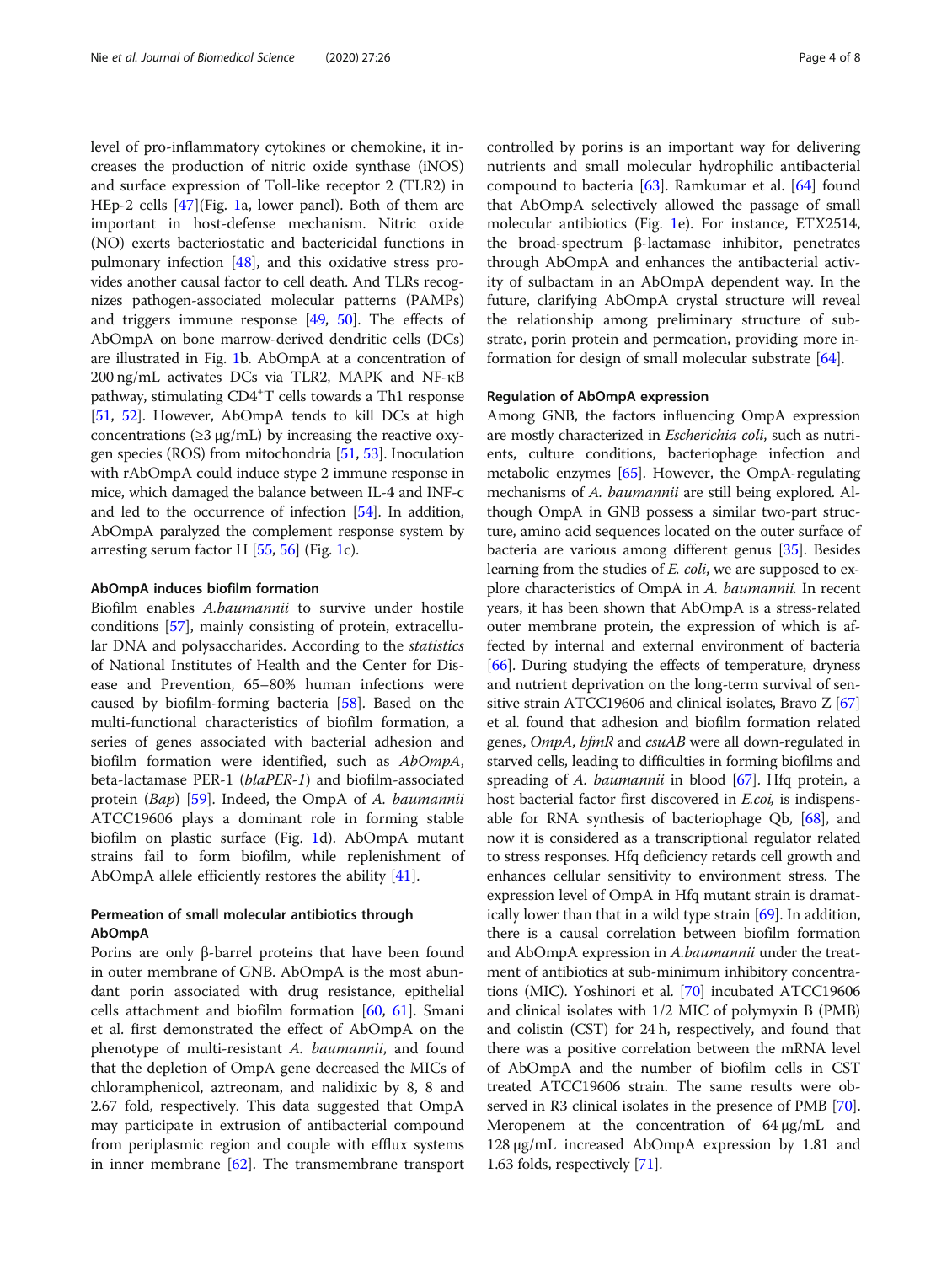Overall, there are three factors that mainly involved in the regulation of AbOmpA in recent studies. Firstly, disadvantaged environments such as starvation, decreases the production of AbOmpA, making it difficult for A. baumannii to form biofilm and adhere to host cells; Secondly, Hfq, a transcriptional regulator, whose expression level is closely related to that of AbOmpA; Finally, some antibiotics at sub-MIC promote AbOmpA expression and biofilm formation. Although several factors have been proved associated with OmpA exppresion in A. baumannii, the underlying mechanisms remain to be explored.

# Therapeutic strategies targeting AbOmpA Polypeptide

Nowadays, the synthetic small polypeptide which specifically binds to OmpA has been designed to prevent A. baumannii from contacting with host cells. AOA-2, a cyclic hexapeptide as a blocking agent of AbOmpA without bactericidal activity decreases the adhesion of A. baumannii, Pseudomonas aeruginosa and E. coli to the surfaces of biotic and abiotic, and significantly enhances the sensitivity of A. baumannii to CST at the concentration of 125 μg/ mL. In vivo, the intraperitoneal injection of AOA-2 (10 mg/kg) in combination with CST (10 mg/kg) improved the survival rate of mice with bacteraemia by 20% [\[72,](#page-7-0) [73](#page-7-0)]. In addition, some classic antimicrobial peptides (AMPs) interacting with AbOmpA have been gradually discovered, which are a series of endogenous defense peptides to kill bacteria and fungus [\[74](#page-7-0)–[76\]](#page-7-0). For example, bovine myeloid antimicrobial peptide (BMAP-28) and its analog peptides killed MDR-A. baumannii by interacting with AbOmpA. These compounds started to destroy A. baumannii at the concentration of 40 μg/mL within only 15 min, and after 30 min, the bacterial cells were obviously damaged with leaking cytoplasm [[77\]](#page-7-0). In addition, LL-37 interacted with the amino acid residues 74–84 of AbOmpA in a dose dependent way, decreasing the adhesion of A. baumannii to host cells. However, this inhibitory effect of LL-37 on adhesion was greatly reduced after AbOmpA deletion [[78](#page-7-0)]. Human defensing-5 (HD5) is an endogenous peptide which kills MDR-A. baumannii. In order to enhance the antibacterial activity of HD5, non-cationic and nonhydrophobic residues were replaced by positively charged arginine to obtain a derivative named HD5d5, which could strongly bind to AbOmpA and then exerted its toxinneutralizing function [\[79](#page-7-0)]. Although there is evidence that MDR-*Staphylococcus aureus* are resistant to LL-37 by pro-ducing catabolic enzymes [\[80](#page-7-0)], whether A. baumannii could develop resistance to natural AMPs has not been reported. The synthetic small peptide, specifically targeting AbOmpA without bactericidal activity, may avoid triggering bacterial evolution pressure and could be used alone or combined with other antibacterial compounds to exert synergistic effects.

# Vaccine

As an ideal antigen of vaccine, AbOmpA is conserved among various clinical strains with the genome that is different from human genome [[54,](#page-6-0) [81](#page-7-0), [82\]](#page-7-0). Luo G et al. found that immunizing mice with 3 μg rOmpA in 0.1% aluminum hydroxide  $(Al (OH)<sub>3</sub>)$  significantly improved the survival rate of diabetic animals infected by A. baumannii HUMC1 by 40%, and decreased the counts of bacterial colonies of all the organs (except lung) by tenfold, compared with control. In addition, the IgG antibody against rOmpA in serum was also dramatically enhanced [\[83](#page-7-0)]. Badmasti F et al. demonstrated that the survival rate of mice with disseminated sepsis induced by ATCC19606 was remarkably improved (70%) after treating with recombinant conserved immunodominant region of AbOmpA (8-346aa), and in addition, the combination with Bap(1-487aa) also increased the survival rate  $(>80\%)$  of mice infected by MDR AB-44 [[84\]](#page-7-0). Furthermore, some derivatives of AbOmpA with higher antigenicity and lower toxicity were designed by bioinformatic and immunoinformatic tools. For example, a novel immunogenic model with 12 strands was obtained by modifying amino acid sequences of OmpA, in which  $K_{320}$ and  $K_{322}$  were substituted by Alanine, "NADEEFWN" was replaced by "YKYDFDGVNRGTRGTSEEGTL", "VVQPG QEAAAPAAAQ" located at C-terminal and position 1–24 of N- terminal were removed. This AbOmpA-derived antigen was capable of triggering the production of antibodies which kills Pseudomonas aeruginosa and A. baumannii [[36](#page-6-0)]. Another way is to develop DNA vaccine, which has attracted more attention owing to the effectiveness and durability. DNA vaccine is considerably safe and tolerable because it does not contain weakened or dead pathogenic during its production [[85](#page-7-0)]. Hossein et al. cloned AbOmpA gene and inserted it into an eukaryotic expression vector pBudCE4.1 to obtain the recombinant pBudCE4.1–ompA. After transfected with this recombinant plasmid, human dermal fibroblast cells (HDF) effectively expressed AbOmpA [[86](#page-7-0)]. Next, they evaluated the immunogenic potential of pBudCE4.1–ompA in mice model. After immunization with this vaccine, IL-2, IL-4, IL-12, IgM, IgG, and INF-γ all dramatically increased in serum and more animals survived compared to the control group [\[87](#page-7-0)]. However, we should not ignore the oncogenic potential of recombinant molecules due to its random integration into host genome.

## Monoclonal antibodies (mAbs)

It is widely accepted that antibodies can be used to defense against microbial infections. Passive immunization induced by antibodies targeting AbOmpA used to be considered as a potential therapeutic method for MDR and XDR-A. *baumannii* infections [\[83\]](#page-7-0). However, treatment with polyclonal anti-OmpA sera has displayed many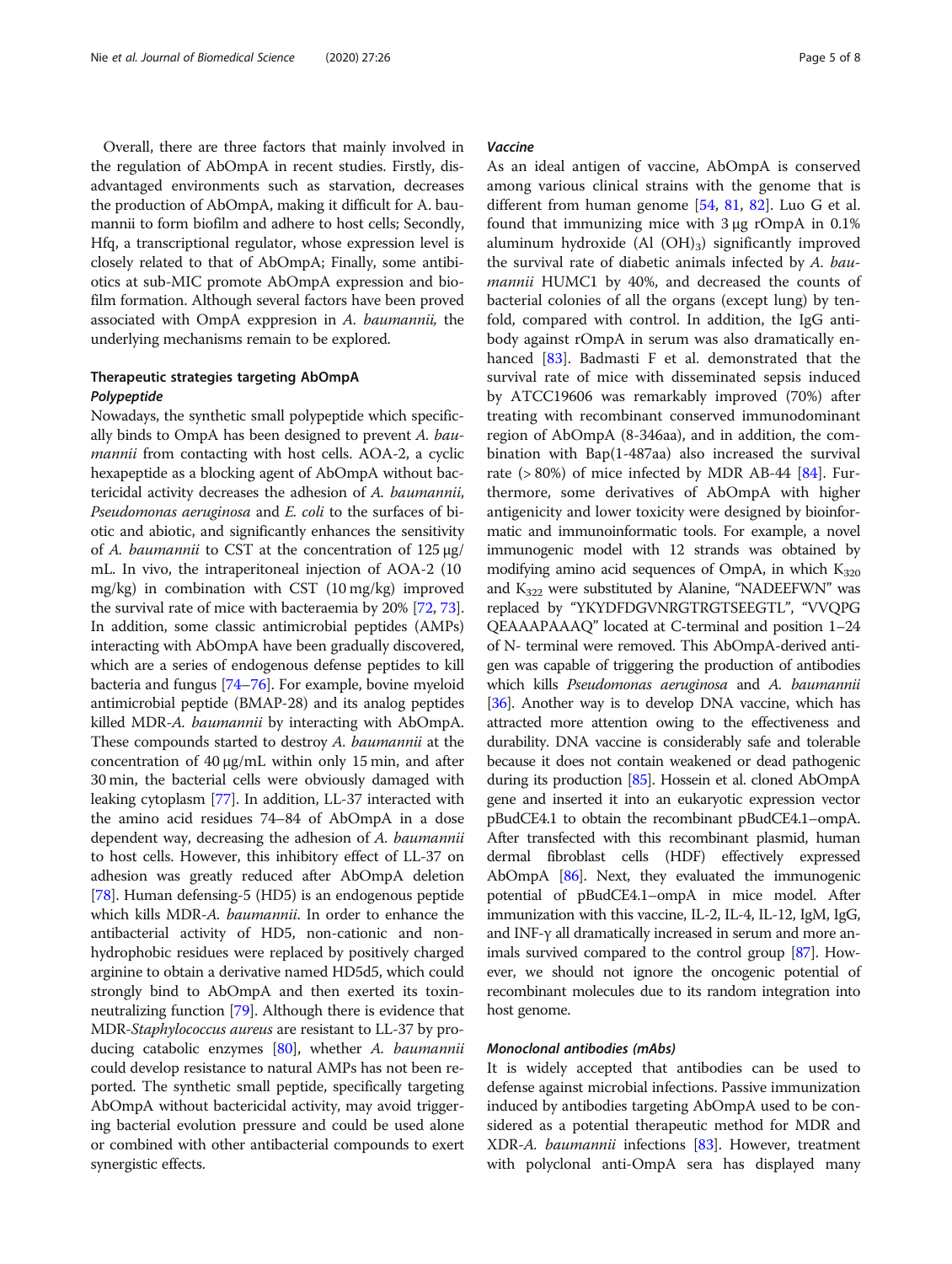<span id="page-5-0"></span>inevitable shortcomings, such as immune complex hypersensitivity, low content of specific antibodies and the potential danger of infectious diseases spread [\[88,](#page-7-0) [89](#page-7-0)]. Recently, monoclonal antibody (mAb) technology contributes to the development of antibacterial mAbs. Compared with polyclonal anti-OmpA sera, mAbs possess more advantages, such as higher safety, better homology and more specific targets [\[90](#page-7-0)]. The mAbs targeting OmpA promotes macrophages to kill A. baumannii 307.30 (AB307.30), except those covered with thick capsule, especially XDR-A.baumannii. Evidence showed that the binding of mAbs to clinical isolates was much weaker than that between mABs and ATCC19606. Whether the capsule over the cell wall prevents mAbs from binding to XDR-A.baumannii? The K1 capsule-negative mutant strain (AB307.30) strongly combined with Anti-OmpA mAbs, suggesting capsule polysaccharides may shield the binding sites of OmpA [[91\]](#page-7-0). The poor combination between mAbs and XDR-A. baumannii needs to be solved in the further, and mAbs can also be used for other conserved epitopes of A. baumannii.

# Conclusions

With the emergence of MDR, XDR and pan-drug-resistant A. baumannii [\[92,](#page-7-0) [93](#page-7-0)], the traditional therapies have already failed to defeat complex infections caused by these pathogens. It is urgent to find new methods for treating drug-resistant A. baumannii infection. AbOmpA is becoming a potential therapeutic target for the following reasons. Firstly, AbOmpA is the most abundant and highly conserved porin in A. baumannii, which closely associated with virulence and bacteria survival under the hostile conditions. In addition, since it is not homologous to human genome, inhibition of it will not bring unnecessary damages to host cells. More importantly, AbOmpA is not essential for bacteria survival, suppression of which may not induce bacteria resistance. Although the studies about therapeutic strategies for A.baumannii infections are still limited and some even accompanied with certain risks, AbOmpA is a promising therapeutic target for the treatment of A.baumanii infections.

#### Abbreviations

A. baumannii: Acinetobacter baumannii; AbOmpA: OmpA in A. baumannii; Bap: Biofilm-associated protein; blaPER-1: beta-lactamase PER-1; BMAP: Bovine myeloid antimicrobial peptide; CRAB: Carbapenem-resistant A. baumannii; CST: Colistin; DAP: Diaminopimelate amino acid; DCs: Dendritic cells; E. coli: Escherichia coli; GNB: Gram-negative bacteria; HAI: Hospital acquired infections; HD5: Human defensing-5; HDF: Dermal fibroblast cells; iNOS: Nitric oxide synthase; mAbs: monoclonal antibodies; MDR: Multidrugresistant; MIC: Minimum inhibitory concentrations; NLS: Nuclear localization signal; NO: Nitric oxide; OM: Outer membrane; OmpA: Outer membrane protein A; OMPs: Outer membrane proteins; OMVs: Outer membrane vesicles; PAMPs: Pathogen-associated molecular patterns; PGN: Peptidoglycan; PMB: Polymyxin B; rAbOmpA: recombinant AbOmpA; TLR2: Toll-like receptor 2; XDR: Extensive drug resistance

#### Acknowledgements

None.

#### Authors' contributions

XX initiated the idea, guided the article structure, and improved the final manuscript. DN and YH reviewed the published studies and composed the draft of the manuscript. ZC, ML, ZH, XM and XL provided critical feedback on drafts of the manuscript. All authors read and approved the final manuscript.

#### Funding

This work was supported by the National Natural Science Foundation of China (No. 81972359) and the fund from Fourth Military Medical University (No. 2018JSTS05).

#### Availability of data and materials

Not applicable.

Ethics approval and consent to participate Not applicable.

Consent for publication

Not applicable.

#### Competing interests

The authors declare that they have no competing interests.

#### Author details

<sup>1</sup>Department of pharmacology, Fourth Military Medical University, Xi'an, China. <sup>2</sup> Department of Neurosurgery, Xijing Hospital, Fourth Military Medical University, Xi'an, China.

#### Received: 24 September 2019 Accepted: 14 January 2020 Published online: 18 January 2020

#### References

- 1. Peleg AY, Seifert H, Paterson DL. Acinetobacter baumannii: emergence of a successful pathogen. Clin Microbiol Rev. 2008;21:538–82.
- 2. Michalopoulos A, Falagas ME. Treatment of Acinetobacter infections. Expert Opin Pharmacother. 2010;11:779–88.
- 3. Ma MY, Xu J, Yu N, Huang GM. Analysis of drug resistance of Acinetobacter baumannii and its related factors in ICU. Zhonghua Wei Zhong Bing Ji Jiu Yi Xue. 2013;25:686–9.
- 4. Spellberg B, Rex JH. The value of single-pathogen antibacterial agents. Nat Rev Drug Discov. 2013;12:963.
- 5. Inchai J, Pothirat C, Bumroongkit C, Limsukon A, Khositsakulchai W, Liwsrisakun C. Prognostic factors associated with mortality of drug-resistant Acinetobacter baumannii ventilator-associated pneumonia. J Intensive Care. 2015;3:9.
- 6. Uwingabiye J, Frikh M, Lemnouer A, Bssaibis F, Belefquih B, Maleb A, Dahraoui S, Belyamani L, Bait A, Haimeur C, Louzi L, Ibrahimi A, Elouennass M. Acinetobacter infections prevalence and frequency of the antibiotics resistance: comparative study of intensive care units versus other hospital units. Pan Afr Med J. 2016;23:191.
- 7. Willyard C. The drug-resistant bacteria that pose the greatest health threats. Nature. 2017;543:15.
- 8. Kontopoulou K, Protonotariou E, Vasilakos K, Kriti M, Koteli A, Antoniadou E, Sofianou D. Hospital outbreak caused by Klebsiella pneumoniae producing KPC-2 beta-lactamase resistant to colistin. J Hosp Infect. 2010;76:70–3.
- 9. Spanu T, De Angelis G, Cipriani M, Pedruzzi B, D'Inzeo T, Cataldo MA, Sganga G, Tacconelli E. In vivo emergence of tigecycline resistance in multidrug-resistant Klebsiella pneumoniae and Escherichia coli. Antimicrob Agents Chemother. 2012;56:4516–8.
- 10. Lee J, Patel G, Huprikar S, Calfee DP, Jenkins SG. Decreased susceptibility to polymyxin B during treatment for carbapenem-resistant Klebsiella pneumoniae infection. J Clin Microbiol. 2009;47:1611–2.
- 11. Lee NY, Lee JC, Li MC, Li CW, Ko WC. Empirical antimicrobial therapy for critically ill patients with Acinetobacter baumannii bacteremia: combination is better. J Microbiol Immunol Infect. 2013;46:397–8.
- 12. Shields RK, Clancy CJ, Gillis LM, Kwak EJ, Silveira FP, Massih RC, Eschenauer GA, Potoski BA, Nguyen MH. Epidemiology, clinical characteristics and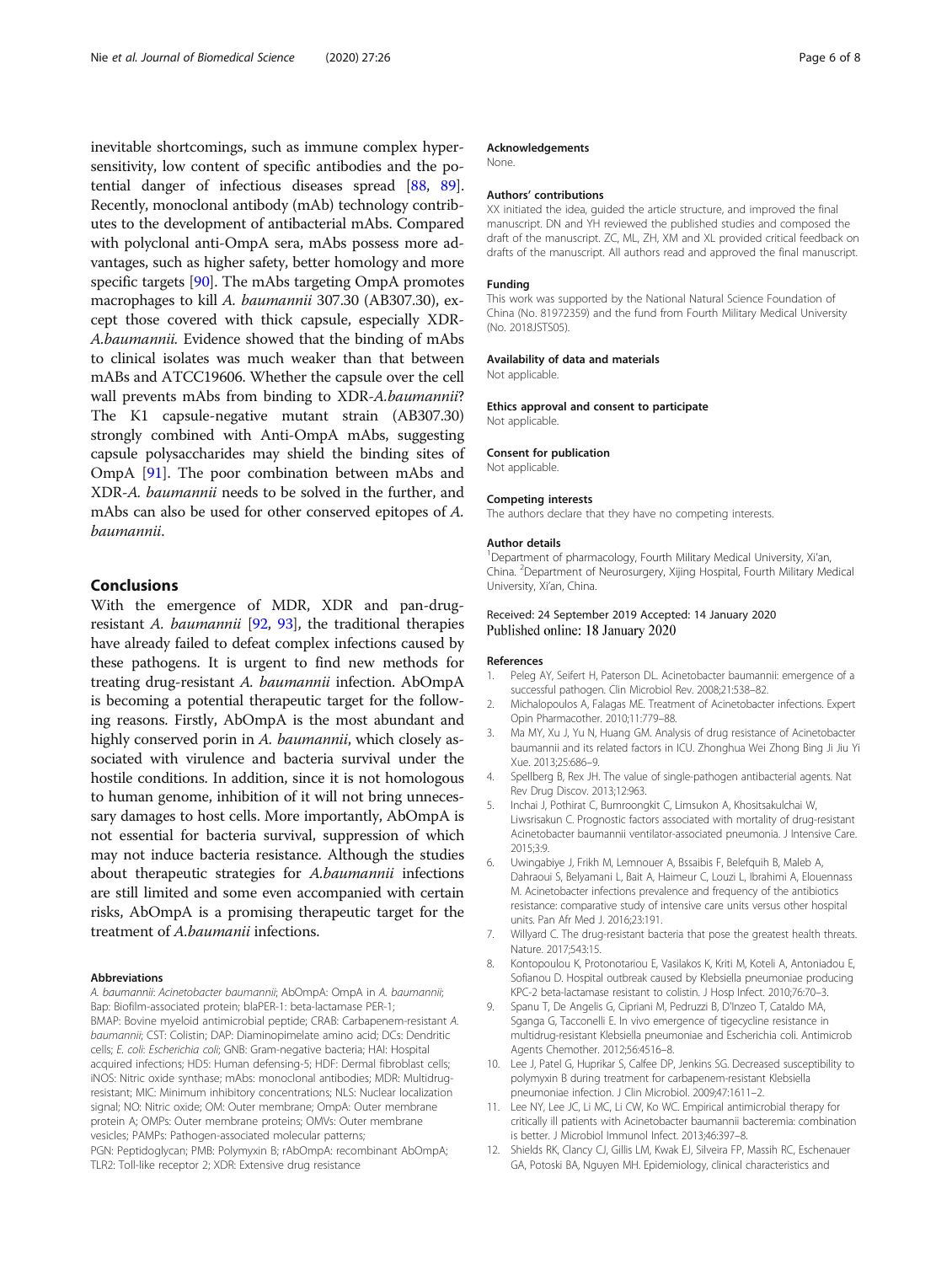<span id="page-6-0"></span>outcomes of extensively drug-resistant Acinetobacter baumannii infections among solid organ transplant recipients. PLoS One. 2012;7:e52349.

- 13. Chen Z, Nie D, Hu Y, Li M, Hou Z, Mao X, Luo X, Xue X. Efficient delivery of antisense Oligonucleotides by an amphipathic cell penetrating peptide in Acinetobacter baumannii. Current drug delivery. 2019;16:728–736.
- 14. Kawai Y, Mercier R, Mickiewicz K, Serafini A, Sorio de Carvalho LP, Errington J. Crucial role for central carbon metabolism in the bacterial L-form switch and killing by beta-lactam antibiotics. Nature microbiology. 2019;4:1716–1726.
- 15. Krueger E, Brown AC. Inhibition of bacterial toxin recognition of membrane components as an anti-virulence strategy. J Biol Eng. 2019;13:4.
- 16. Gelbicova T, Barakova A, Florianova M, Karpiskova R. Detection of colistinresistant Acinetobacter baumannii with the mcr-4 gene. Klinicka mikrobiologie a infekcni lekarstvi. 2019;25:4–6.
- 17. Monserrat-Martinez A, Gambin Y, Sierecki E. Thinking outside the bug: molecular targets and strategies to overcome antibiotic resistance. Int J Mol Sci. 2019;20.
- 18. Muhlen S, Dersch P. Anti-virulence strategies to target bacterial infections. Curr Top Microbiol Immunol. 2016;398:147–83.
- 19. Saipriya K, Swathi CH, Ratnakar KS, Sritharan V. Quorum-sensing system in Acinetobacter baumannii: a potential target for new drug development. Journal of applied microbiology. 2019;128:15–27.
- 20. Rollauer SE, Sooreshjani MA, Noinaj N, Buchanan SK. Outer membrane protein biogenesis in gram-negative bacteria. Philos Trans R Soc Lond Ser B Biol Sci. 2015;370.
- 21. Chaturvedi D, Mahalakshmi R. Transmembrane beta-barrels: evolution, folding and energetics. Biochim Biophys Acta Biomembr. 1859;2017:2467–82.
- 22. Vogt J, Schulz GE. The structure of the outer membrane protein OmpX from Escherichia coli reveals possible mechanisms of virulence. Structure. 1999;7: 1301–9.
- 23. Yamashita S, Lukacik P, Barnard TJ, Noinaj N, Felek S, Tsang TM, Krukonis ES, Hinnebusch BJ, Buchanan SK. Structural insights into ail-mediated adhesion in Yersinia pestis. Structure. 2011;19:1672–82.
- 24. Gessmann D, Chung YH, Danoff EJ, Plummer AM, Sandlin CW, Zaccai NR, Fleming KG. Outer membrane beta-barrel protein folding is physically controlled by periplasmic lipid head groups and BamA. Proc Natl Acad Sci U S A. 2014;111:5878–83.
- 25. Choi U, Lee CR. Antimicrobial agents that inhibit the outer membrane assembly Machines of Gram-Negative Bacteria. J Microbiol Biotechnol. 2019; 29:1–10.
- 26. Bojkovic J, Richie DL, Six DA, Rath CM, Sawyer WS, Hu Q, Dean CR. Characterization of an Acinetobacter baumannii lptD deletion strain: permeability defects and response to inhibition of lipopolysaccharide and fatty acid biosynthesis. J Bacteriol. 2015;198:731–41.
- 27. Rumbo C, Tomas M, Fernandez Moreira E, Soares NC, Carvajal M, Santillana E, Beceiro A, Romero A, Bou G. The Acinetobacter baumannii Omp33-36 porin is a virulence factor that induces apoptosis and modulates autophagy in human cells. Infect Immun. 2014;82:4666–80.
- 28. Catel-Ferreira M, Marti S, Guillon L, Jara L, Coadou G, Molle V, Bouffartigues E, Bou G, Shalk I, Jouenne T, Vila-Farres X, De E. The outer membrane porin OmpW of Acinetobacter baumannii is involved in iron uptake and colistin binding. FEBS Lett. 2016;590:224–31.
- 29. Zhu LJ, Chen XY, Hou PF. Mutation of CarO participates in drug resistance in imipenem-resistant Acinetobacter baumannii. J Clin Lab Anal. 2019;33: e22976.
- 30. Sanchez-Encinales V, Alvarez-Marin R, Pachon-Ibanez ME, Fernandez-Cuenca F, Pascual A, Garnacho-Montero J, Martinez-Martinez L, Vila J, Tomas MM, Cisneros JM, Bou G, Rodriguez-Bano J, Pachon J, Smani Y. Overproduction of outer membrane protein a by Acinetobacter baumannii as a risk factor for nosocomial pneumonia, bacteremia, and mortality rate increase. J Infect Dis. 2017;215:966–74.
- 31. Martin-Pena R, Dominguez-Herrera J, Pachon J, McConnell MJ. Rapid detection of antibiotic resistance in Acinetobacter baumannii using quantitative real-time PCR. J Antimicrob Chemother. 2013;68:1572–5.
- 32. Foulds J, Chai TJ. Defeat of colicin tolerance in Escherichia coli ompA mutants: evidence for interaction between colicin L-JF246 and the cytoplasmic membrane. J Bacteriol. 1978;133:158–64.
- 33. Chai TJ, Foulds J. Purification of protein a, an outer membrane component missing in Escherichia coli K-12 ompA mutants. Biochim Biophys Acta. 1977; 493:210–5.
- 34. Confer AW, Ayalew S. The OmpA family of proteins: roles in bacterial pathogenesis and immunity. Vet Microbiol. 2013;163:207–22.
- 35. Hounsome JD, Baillie S, Noofeli M, Riboldi-Tunnicliffe A, Burchmore RJ, Isaacs NW, Davies RL. Outer membrane protein a of bovine and ovine isolates of Mannheimia haemolytica is surface exposed and contains host species-specific epitopes. Infect Immun. 2011;79:4332–41.
- 36. Jahangiri A, Rasooli I, Owlia P, Fooladi AA, Salimian J. In silico design of an immunogen against Acinetobacter baumannii based on a novel model for native structure of outer membrane protein a. Microb Pathog. 2017;105: 201–10.
- 37. Park JS, Lee WC, Yeo KJ, Ryu KS, Kumarasiri M, Hesek D, Lee M, Mobashery S, Song JH, Kim SI, Lee JC, Cheong C, Jeon YH, Kim HY. Mechanism of anchoring of OmpA protein to the cell wall peptidoglycan of the gramnegative bacterial outer membrane. FASEB J. 2012;26:219–28.
- 38. Samsudin F, Ortiz-Suarez ML, Piggot TJ, Bond PJ, Khalid S. OmpA: a flexible clamp for bacterial Cell Wall attachment. Structure. 2016;24:2227–35.
- 39. Marcoux J, Politis A, Rinehart D, Marshall DP, Wallace MI, Tamm LK, Robinson CV. Mass spectrometry defines the C-terminal dimerization domain and enables modeling of the structure of full-length OmpA. Structure. 2014;22:781–90.
- 40. Parra-Millan R, Guerrero-Gomez D, Ayerbe-Algaba R, Pachon-Ibanez ME, Miranda-Vizuete A, Pachon J, Smani Y. Intracellular Trafficking and Persistence of Acinetobacter baumannii Requires Transcription Factor EB. mSphere. 2018;3:e00106–18.
- 41. Gaddy JA, Tomaras AP, Actis LA. The Acinetobacter baumannii 19606 OmpA protein plays a role in biofilm formation on abiotic surfaces and in the interaction of this pathogen with eukaryotic cells. Infect Immun. 2009;77:3150–60.
- 42. Choi CH, Lee JS, Lee YC, Park TI, Lee JC. Acinetobacter baumannii invades epithelial cells and outer membrane protein a mediates interactions with epithelial cells. BMC Microbiol. 2008;8:216.
- 43. Smani Y, McConnell MJ, Pachon J. Role of fibronectin in the adhesion of Acinetobacter baumannii to host cells. PLoS One. 2012;7:e33073.
- 44. Jin JS, Kwon SO, Moon DC, Gurung M, Lee JH, Kim SI, Lee JC. Acinetobacter baumannii secretes cytotoxic outer membrane protein a via outer membrane vesicles. PLoS One. 2011;6:e17027.
- 45. Choi CH, Lee EY, Lee YC, Park TI, Kim HJ, Hyun SH, Kim SA, Lee SK, Lee JC. Outer membrane protein 38 of Acinetobacter baumannii localizes to the mitochondria and induces apoptosis of epithelial cells. Cell Microbiol. 2005; 7:1127–38.
- 46. Choi CH, Hyun SH, Lee JY, Lee JS, Lee YS, Kim SA, Chae JP, Yoo SM, Lee JC. Acinetobacter baumannii outer membrane protein a targets the nucleus and induces cytotoxicity. Cell Microbiol. 2008;10:309–19.
- 47. Kim SA, Yoo SM, Hyun SH, Choi CH, Yang SY, Kim HJ, Jang BC, Suh SI, Lee JC. Global gene expression patterns and induction of innate immune response in human laryngeal epithelial cells in response to Acinetobacter baumannii outer membrane protein a. FEMS Immunol Med Microbiol. 2008; 54:45–52.
- 48. Nathan C, Shiloh MU. Reactive oxygen and nitrogen intermediates in the relationship between mammalian hosts and microbial pathogens. Proc Natl Acad Sci U S A. 2000;97:8841–8.
- 49. Akira S, Hemmi H. Recognition of pathogen-associated molecular patterns by TLR family. Immunol Lett. 2003;85:85–95.
- 50. Trinchieri G, Sher A. Cooperation of toll-like receptor signals in innate immune defence. Nat Rev Immunol. 2007;7:179–90.
- 51. Lee JS, Lee JC, Lee CM, Jung ID, Jeong YI, Seong EY, Chung HY, Park YM. Outer membrane protein a of Acinetobacter baumannii induces differentiation of CD4+ T cells toward a Th1 polarizing phenotype through the activation of dendritic cells. Biochem Pharmacol. 2007;74:86–97.
- 52. Mortensen BL, Skaar EP. Host-microbe interactions that shape the pathogenesis of Acinetobacter baumannii infection. Cell Microbiol. 2012;14:1336–44.
- 53. Lee JS, Choi CH, Kim JW, Lee JC. Acinetobacter baumannii outer membrane protein a induces dendritic cell death through mitochondrial targeting. J Microbiol. 2010;48:387–92.
- 54. Lin L, Tan B, Pantapalangkoor P, Ho T, Hujer AM, Taracila MA, Bonomo RA, Spellberg B. Acinetobacter baumannii rOmpA vaccine dose alters immune polarization and immunodominant epitopes. Vaccine. 2013;31:313–8.
- 55. Kim SW, Choi CH, Moon DC, Jin JS, Lee JH, Shin JH, Kim JM, Lee YC, Seol SY, Cho DT, Lee JC. Serum resistance of Acinetobacter baumannii through the binding of factor H to outer membrane proteins. FEMS Microbiol Lett. 2009; 301:224–31.
- 56. King LB, Swiatlo E, Swiatlo A, McDaniel LS. Serum resistance and biofilm formation in clinical isolates of Acinetobacter baumannii. FEMS Immunol Med Microbiol. 2009;55:414–21.